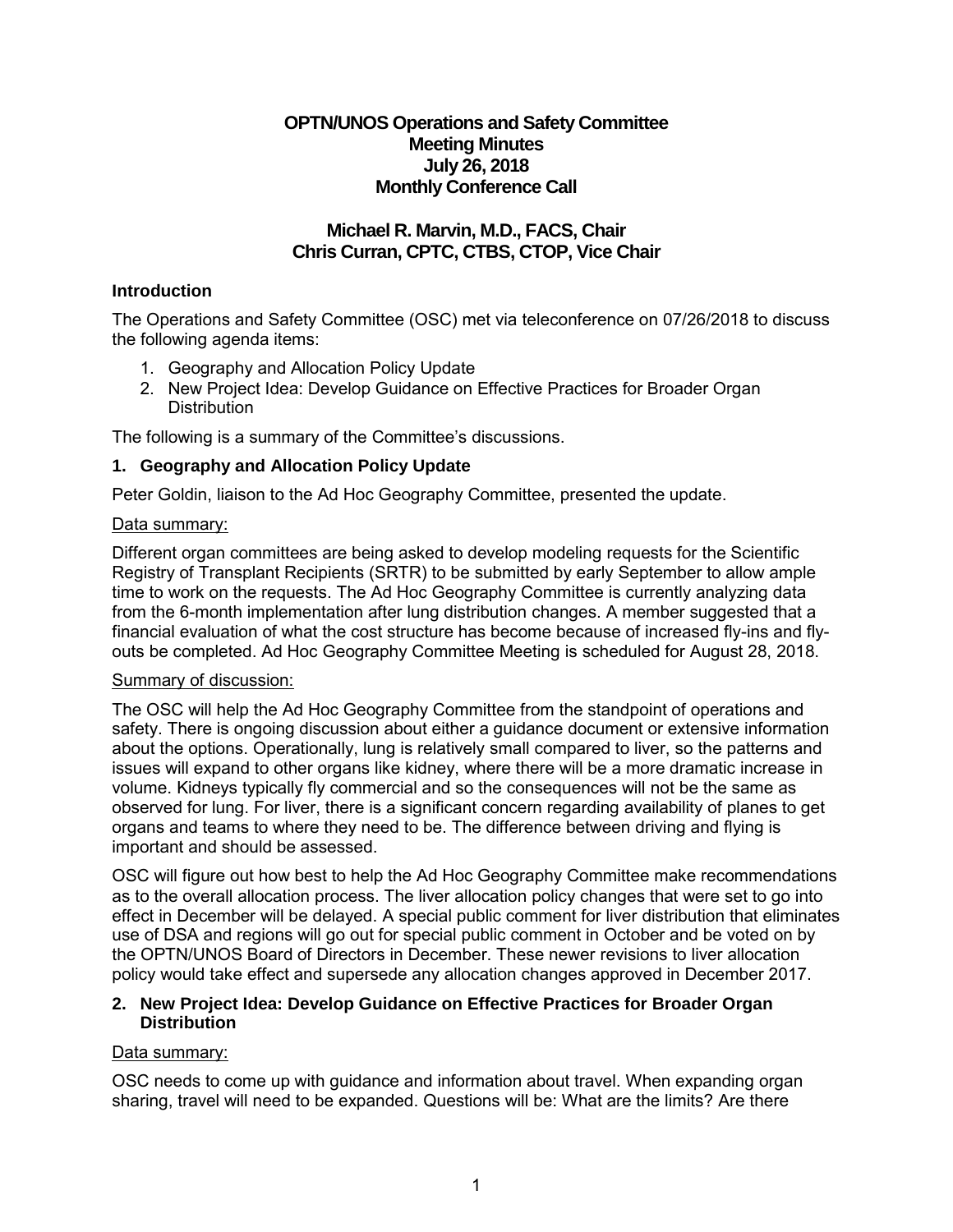enough planes and pilots available? What will this cost? How do the OPOs and transplant centers work together seamlessly? Some OPOs are involved with imports, while others are not. How will offers be made? Logistics will present challenges to manage.

#### Summary of discussion:

The Vice Chair stated the Committee needs to provide a guidance framework for parts of the country in preparation for broader sharing of organs, which will be dependent upon what resources are in place to do so. Relationships perhaps should be built on a regional level. A group has been started for all the northeast OPOs to start talking about operational issues so that they will be able to address the needs of the transplant programs.

Too often people are being moved unnecessarily. Lungs are passing each other in the air with surgical teams. Perhaps it would be more efficient to have more reliability on local recovery teams and transplant center collaboration. The organ offer process is currently inefficient with delays, and should be improved upon. There is a backup issue. For example, often a backup offer is made to a transplant program which does not even want to look at it. The process could be more efficient so if something goes wrong with the primary program, the organ would not be lost. Overall systems provide a framework and guidance for what OPOs and transplant centers should do to support broader sharing of organs.

One member suggested an area to focus on would be the use of local recovery teams. It would be helpful if there could be some sort of standardization or operation to encourage use of local recovery teams. The Chair agreed, citing the example that surgeons sitting in bed at home can look at video in the OR to figure out if they want to take the organ or not due to technology. Logistically it makes a difference because there are different criterion for plane and pilot staffing for an organ versus a team.

Another member suggested a focus on recovery surgeon models. In some parts of the country, recovery surgeons work for the OPO. Sending livers out of the local region more frequently means less acceptance by local programs and therefore less willingness for those surgeons to go do the recovery. A strategy should be made to have availability of surgeons in different DSAs doing recoveries.

The Chair pointed out OPOs may not realize the difference in transplant hospitals is that a lot of the impetus for going out and doing their own donor is a financial one, not just whether or not the organ is assessed properly. The organ donor procedure is well reimbursed, so if other people are doing those procedures, that can dramatically impact transplant program finances. This may need to be considered in the analysis.

OSC will obtain the current state of affairs for the availability of charter planes and pilots. This is due to previous situations in which there has been unavailability of available planes and taking into account that some OPOs own their own planes. The Chair has discussed with one OPO a number of points of interest, including number of accessible charter companies, number of pilots, how often planes are unavailable, cost analysis, helicopter availability, who owns the planes, how pilots are staffed, and specifics of simultaneous donor offers.

The Chair suggested that in order for OSC to assess the current state of availability of planes and pilots, a subcommittee will be created to develop a questionnaire with feedback from the rest of the committee. The OSC will then reach out to OPOs to get answers to the questions. One committee member asked if any other organization such as the Association of Organ Procurement Organizations (AOPO) might have any of this type of information. AOPO does not currently ask of their members the kinds of questions OSC will need. Another committee member asked if this type of questionnaire has been done before. There has been a survey and